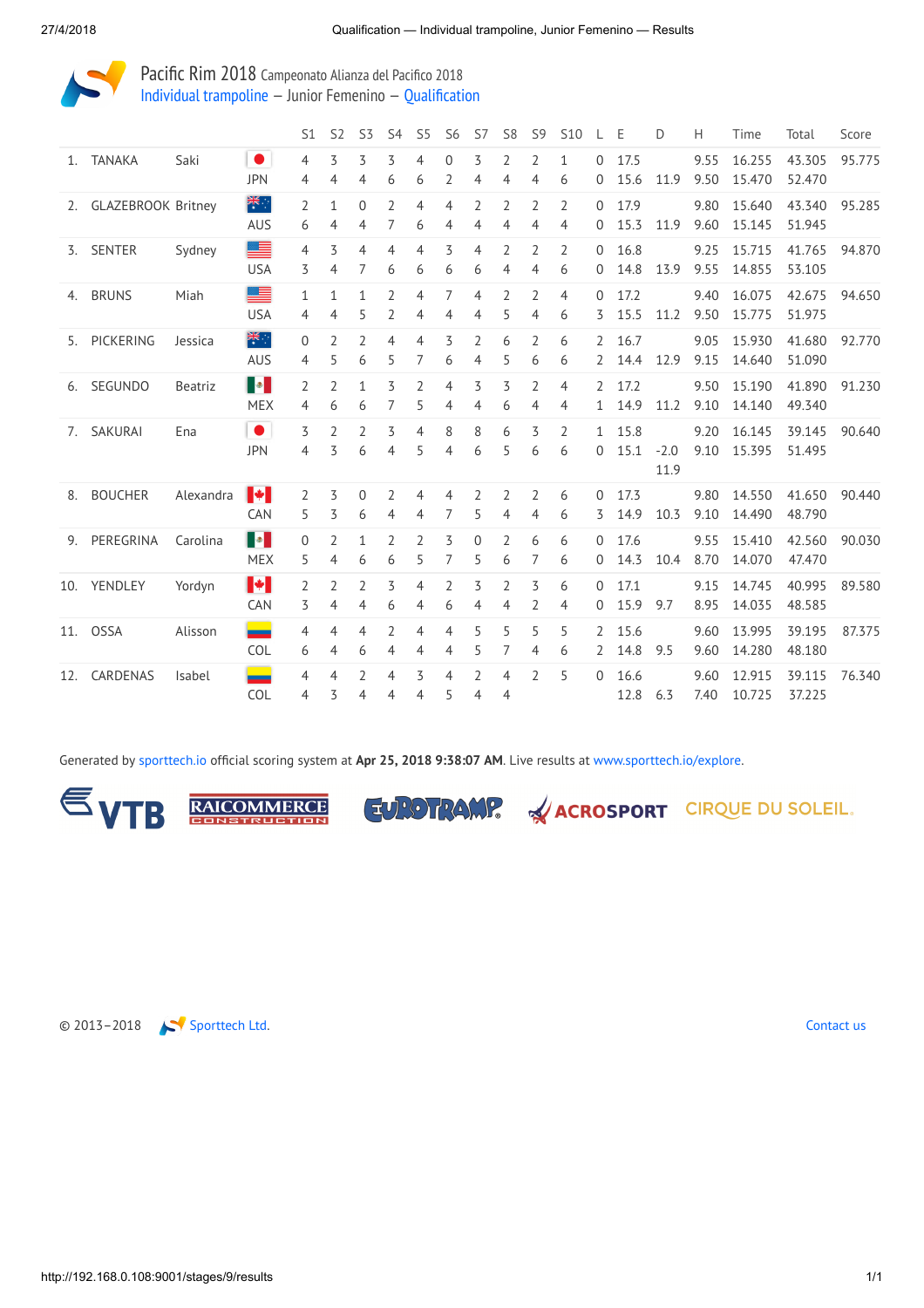

Pacific Rim 2018 Campeonato Alianza del Pacifico 2018 [Individual trampoline](http://192.168.0.108:9001/event/TRA) — Junior Masculino — [Qualification](http://192.168.0.108:9001/stages/11)

|    |                      |          |                              | S1                  | S <sub>2</sub>      | S3                  | S4                  | S <sub>5</sub>      | S6                  | S7                  | S <sub>8</sub>      | S <sub>9</sub>      | S <sub>10</sub>     |                   | Ε            | D    | Н            | Time             | Total            | Score  |
|----|----------------------|----------|------------------------------|---------------------|---------------------|---------------------|---------------------|---------------------|---------------------|---------------------|---------------------|---------------------|---------------------|-------------------|--------------|------|--------------|------------------|------------------|--------|
|    | 1. GILBERT           | Logan    | <b>USA</b>                   | $\overline{2}$<br>4 | $\Omega$<br>3       | $\Omega$<br>4       | $\overline{2}$<br>4 | 3<br>6              | $\mathbf{1}$<br>5   | 2<br>4              | $\Omega$<br>4       | $\overline{2}$<br>5 | $\overline{4}$<br>6 | 4<br>0            | 18.0<br>15.5 | 14.2 | 9.55<br>9.15 | 17.195<br>16.255 | 44.745<br>55.105 | 99.850 |
|    | 2. RODRIGUEZ Victor  |          | <b>B</b><br><b>MEX</b>       | $\overline{0}$<br>4 | $\Omega$<br>5       | $\overline{2}$<br>4 | 4<br>5              | $\overline{2}$<br>5 | 3<br>5              | 3<br>5              | 3<br>4              | $\overline{2}$<br>5 | 4<br>6              | $\Omega$<br>0     | 17.7<br>15.2 | 14.4 | 9.70<br>8.95 | 17.540<br>16.355 | 44.940<br>54.905 | 99.845 |
|    | 3. NISHIOKA          | Ryusei   | $\bullet$<br><b>JPN</b>      | 0<br>3              | $\overline{2}$<br>4 | $\overline{2}$<br>4 | $\overline{2}$<br>4 | $\overline{2}$<br>3 | 3<br>4              | $\overline{4}$<br>4 | $\overline{2}$<br>3 | 8<br>4              | $\overline{4}$<br>6 | $\Omega$<br>2     | 17.1<br>15.9 | 13.9 | 9.40<br>9.20 | 17.415<br>16.835 | 43.915<br>55.835 | 99.750 |
|    | 4. RAMACCHI Zachary  |          | ▇<br><b>USA</b>              | 2<br>6              | 2<br>4              | $\overline{2}$<br>5 | 3<br>4              | 3<br>4              | 4<br>5              | 3<br>5              | $\overline{4}$<br>4 | $\overline{4}$<br>4 | 6<br>7              | $\mathbf{1}$<br>0 | 16.6<br>15.2 | 14.0 | 9.55<br>9.60 | 16.540<br>16.135 | 42.690<br>54.935 | 97.625 |
|    | 5. CHRISTIE          | Liam     | 業務<br><b>AUS</b>             | 2<br>4              | $\overline{2}$<br>4 | $\overline{2}$<br>6 | $\overline{2}$<br>4 | $\overline{4}$<br>6 | $\mathbf{1}$<br>6   | 3<br>4              | $\overline{2}$<br>5 | $\overline{2}$<br>6 | 2<br>6              | $\mathbf{1}$<br>1 | 17.7<br>14.8 | 14.6 | 9.35<br>8.85 | 16.445<br>15.810 | 43.495<br>54.060 | 97.555 |
|    | 6. PARRA             | Santiago | ▄<br><b>COL</b>              | $\overline{2}$<br>4 | $\mathbf{1}$<br>4   | $\overline{2}$<br>4 | $\overline{4}$<br>3 | 3<br>4              | 3<br>4              | $\overline{2}$<br>4 | 3<br>4              | $\overline{4}$<br>3 | 3<br>4              | $\mathbf{1}$<br>1 | 17.2<br>16.1 | 13.6 | 9.15<br>9.55 | 15.845<br>15.350 | 42.195<br>54.600 | 96.795 |
|    | 7. NAKAYAMA Motoki   |          | $\bullet$<br><b>JPN</b>      | 0<br>4              | 2<br>4              | 2<br>4              | $\Omega$<br>5       | 7<br>6              | 5<br>5              | 4<br>6              | $\overline{2}$<br>7 | $\overline{4}$<br>5 | 3<br>4              | $\mathbf{1}$<br>2 | 17.0<br>14.8 | 13.7 | 8.75<br>8.90 | 17.075<br>16.500 | 42.825<br>53.900 | 96.725 |
| 8. | MCLEAN               | Declan   | $\blacktriangleright$<br>CAN | 0<br>6              | $\overline{2}$<br>6 | $\overline{2}$<br>4 | $\overline{2}$<br>6 | $\overline{4}$<br>9 | 3<br>6              | 4<br>6              | 3<br>7              | $\overline{4}$<br>7 | $\overline{4}$<br>6 | $\Omega$<br>1     | 17.2<br>13.6 | 12.8 | 9.30<br>9.50 | 16.670<br>15.135 | 43.170<br>51.035 | 94.205 |
|    | 9. FONSECA           | Julian   | <u>e a</u><br>COL            | $\overline{2}$<br>6 | $\overline{2}$<br>6 | $\mathbf{1}$<br>6   | $\overline{2}$<br>9 | $\mathbf{1}$<br>10  | $\overline{2}$<br>7 | 4<br>6              | 3<br>8              | 5<br>5              | 6<br>8              | 1<br>2            | 17.1<br>12.7 | 10.5 | 9.15<br>8.85 | 16.130<br>15.705 | 42.380<br>47.755 | 90.135 |
|    | 10. DWYER            | Kai      | H.<br><b>CAN</b>             | $\Omega$<br>6       | $\overline{2}$<br>6 | $\overline{2}$<br>6 | $\Omega$<br>6       | $\overline{2}$<br>6 | $\overline{2}$<br>4 | 5<br>6              | 4<br>6              | $\overline{4}$      | $\overline{4}$      | $\Omega$          | 17.5<br>11.4 | 10.8 | 9.10<br>7.35 | 17.075<br>13.090 | 43.675<br>42.640 | 86.315 |
|    | 11. SCHLUTER Patrick |          | 学<br><b>AUS</b>              | $\overline{2}$<br>4 | $\overline{2}$<br>4 | $\overline{2}$<br>6 | 3<br>7              | 2<br>9              | 4<br>5              | 4<br>10             | 4<br>10             | 6                   | 4                   | 2                 | 16.5<br>10.5 | 8.6  | 9.30<br>6.50 | 17.265<br>12.920 | 43.065<br>38.520 | 81.585 |
|    | 12. CUEVA            | Kristian | I SI<br><b>MEX</b>           | $\Omega$<br>6       | $\Omega$<br>7       | $\overline{2}$<br>8 | $\Omega$            | 2                   | 2                   | 2                   | $\overline{2}$      | 4                   | 2                   | 2                 | 18.2<br>3.9  | 4.7  | 9.40<br>2.50 | 17.415<br>5.240  | 45.015<br>16.340 | 61.355 |

Generated by [sporttech.io](https://sporttech.io/) official scoring system at Apr 26, 2018 6:11:33 PM. Live results at [www.sporttech.io/explore.](https://sporttech.io/explore)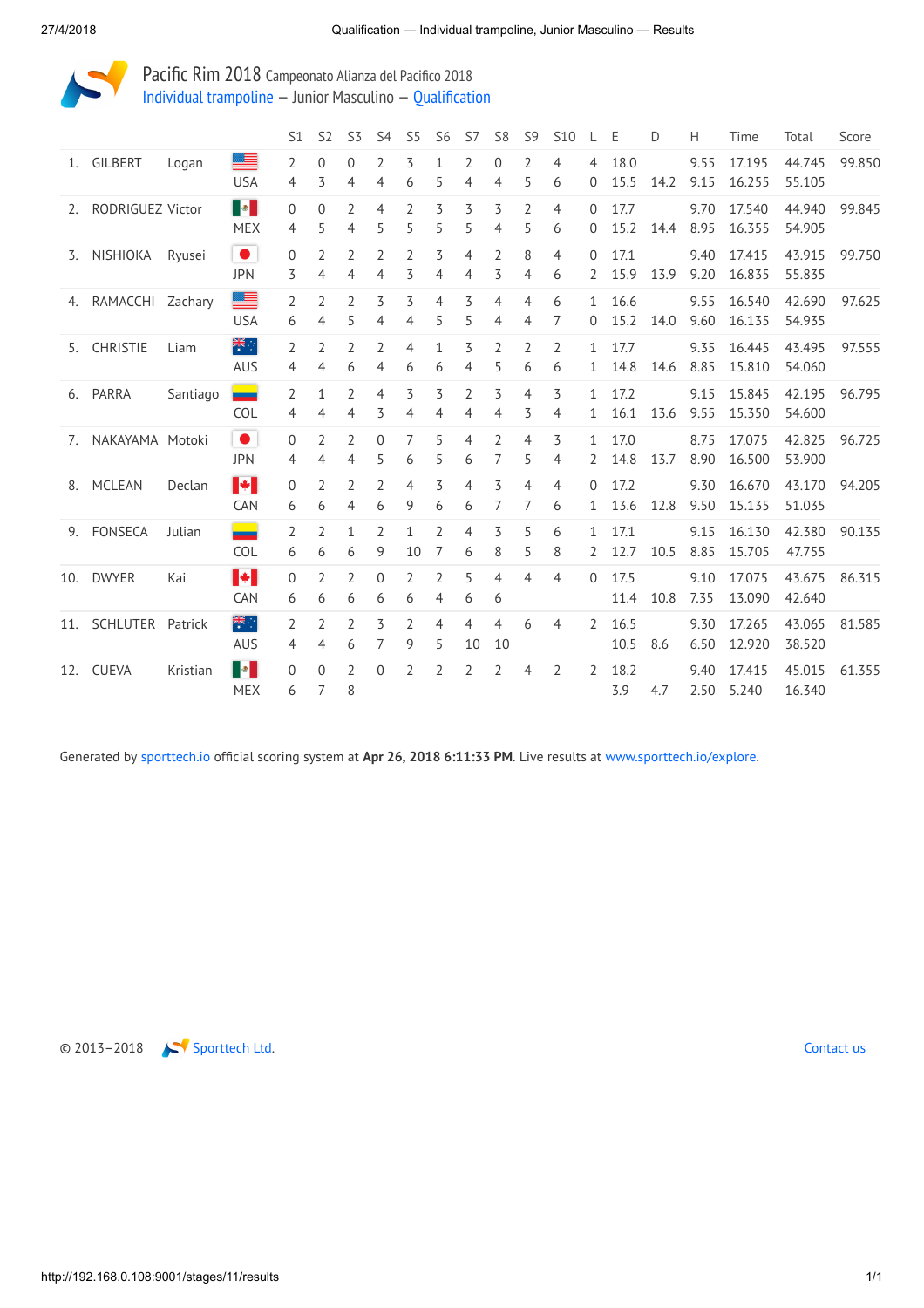

Pacific Rim 2018 Campeonato Alianza del Pacifico 2018 Individual [trampoline](http://192.168.0.108:9001/event/TRA) — Senior Femenino — [Qualification](http://192.168.0.108:9001/stages/2)

|    |                     |          |                                                                                                                        | S1                  | S <sub>2</sub>      | S <sub>3</sub>    | S <sub>4</sub>             | S <sub>5</sub>      | S <sub>6</sub>    | S7     | S <sub>8</sub>    | S <sub>9</sub>      | <b>S10</b> |                     | Ε            | D                     | Н            | Time             | Total            | Score   |
|----|---------------------|----------|------------------------------------------------------------------------------------------------------------------------|---------------------|---------------------|-------------------|----------------------------|---------------------|-------------------|--------|-------------------|---------------------|------------|---------------------|--------------|-----------------------|--------------|------------------|------------------|---------|
| 1. | NAKANO              | Rana     | $\bullet$<br><b>JPN</b>                                                                                                | 4<br>4              | 2<br>3              | 2<br>4            | $\Omega$<br>5              | 2<br>5              | 2<br>4            | 2<br>4 | 3<br>4            | 6<br>3              | 4<br>5     | $\mathbf{0}$        | 17.2<br>15.9 | 4.5<br>$-2.0$<br>14.6 | 9.10<br>9.60 | 16.595<br>16.035 | 45.395<br>56.135 | 101.530 |
|    | 2. SATAKE           | Reina    | $\bullet$<br><b>JPN</b>                                                                                                | 3<br>2              | $\Omega$<br>4       | 4<br>4            | 2<br>2                     | $\overline{2}$<br>5 | $\mathbf{1}$<br>2 | 2<br>6 | 2<br>7            | $\overline{2}$<br>4 | 5<br>6     | $\Omega$<br>0       | 17.7<br>15.8 | 5.6<br>13.5           | 9.35<br>8.70 | 14.650<br>15.595 | 47.300<br>53.595 | 100.895 |
|    | 3. NAVARRO          | Dafne    | $\begin{array}{ c c c }\hline \multicolumn{1}{ c }{\bullet} & \multicolumn{1}{ c }{\bullet} \end{array}$<br><b>MEX</b> | 1<br>4              | $\overline{2}$<br>4 | 3<br>6            | $\mathbf{0}$<br>0          | 2<br>4              | 2<br>4            | 4<br>6 | 6<br>4            | 4<br>4              | 6<br>4     | 2<br>6              | 16.8<br>15.4 | 5.4<br>13.8           | 9.10<br>8.95 | 16.270<br>15.045 | 47.570<br>53.195 | 100.765 |
|    | 4. HERNÁNDEZ Katish |          | COL                                                                                                                    | 4<br>4              | 3<br>2              | 4<br>4            | $\Omega$<br>$\overline{0}$ | $\overline{2}$<br>4 | $\mathbf{1}$<br>5 | 3<br>4 | $\mathbf{1}$<br>6 | 4<br>4              | 6<br>7     | $\overline{4}$<br>2 | 16.8<br>15.8 | 4.2<br>12.6           | 9.05<br>8.80 | 15.960<br>15.200 | 46.010<br>52.400 | 98.410  |
|    | 5. STEVENS          | Jessica  | ▀<br><b>USA</b>                                                                                                        | 4<br>5              | 3<br>3              | 4<br>6            | 4<br>4                     | 6<br>6              | 4<br>6            | 4<br>6 | 6<br>6            | 5                   | 7<br>8     | 5<br>5.             | 14.8<br>13.8 | 5.6<br>13.4           | 9.25<br>9.20 | 16.110<br>15.350 | 45.760<br>51.750 | 97.510  |
|    | 6. VAN<br>RENSBURG  | Leanne   | 業務<br><b>AUS</b>                                                                                                       | $\overline{2}$<br>6 | 4<br>4              | 6<br>6            | 5<br>5                     | 4<br>6              | 4<br>4            | 2<br>4 | 6<br>5            | 4<br>6              | 5<br>6     | 4<br>2              | 15.4<br>14.6 | 4.8<br>12.5           | 9.60<br>9.40 | 15.510<br>14.640 | 45.310<br>51.140 | 96.450  |
|    | 7. FLORES           | Melissa  | $\begin{array}{ c c c }\hline \multicolumn{1}{ c }{\bullet} & \multicolumn{1}{ c }{\bullet} \end{array}$<br><b>MEX</b> | 0<br>4              | $\mathbf{1}$<br>4   | $\mathbf{0}$<br>6 | 3<br>3                     | 3<br>4              | 4<br>4            | 4<br>5 | 3<br>6            | 4                   | 6<br>8     | $\mathbf{1}$<br>2   | 17.1<br>14.7 | 4.1<br>10.6           | 9.15<br>8.70 | 15.875<br>14.790 | 46.225<br>48.790 | 95.015  |
|    | 8. ROUX             | Laurence | $\blacktriangleright$<br><b>CAN</b>                                                                                    | 3<br>4              | 4<br>5              | 2<br>4            | 4<br>4                     | 4<br>4              | 6<br>6            | 6<br>4 | 6<br>5            | 6<br>4              | 5          | 0                   | 13.9<br>15.5 | 3.2<br>10.7           | 8.15<br>9.30 | 14.045<br>15.105 | 39.295<br>50.605 | 89.900  |
|    | 9. SOEHN            | Kalena   | $\blacktriangleright$<br><b>CAN</b>                                                                                    | 2<br>4              | 2<br>5              | 2<br>5            | $\overline{2}$<br>4        | 4<br>3              | 3<br>4            | 1<br>6 | $\mathbf{1}$<br>7 | 3                   | 6          | 3                   | 17.1<br>12.2 | 4.2<br>10.4           | 9.40<br>6.90 | 16.005<br>12.075 | 46.705<br>41.575 | 88.280  |
|    | 10. PEÑA            | Angie    | ▄<br>COL                                                                                                               | $\overline{2}$<br>6 | $\mathcal{L}$<br>8  | 3<br>6            | 4<br>5                     | 4<br>6              | 4<br>4            | 4<br>4 | 4<br>6            | 6<br>6              | 6          | $\Omega$            | 16.1<br>12.9 | 2.7<br>6.9            | 8.80<br>7.85 | 14.040<br>12.600 | 41.640<br>40.250 | 81.890  |

Generated by [sporttech.io](https://sporttech.io/) official scoring system at Apr 25, 2018 9:46:08 AM. Live results at [www.sporttech.io/explore.](https://sporttech.io/explore)



**RAICOMMERCE** 

EUROTRAMP. & ACROSPORT CIRQUE DU SOLEIL.